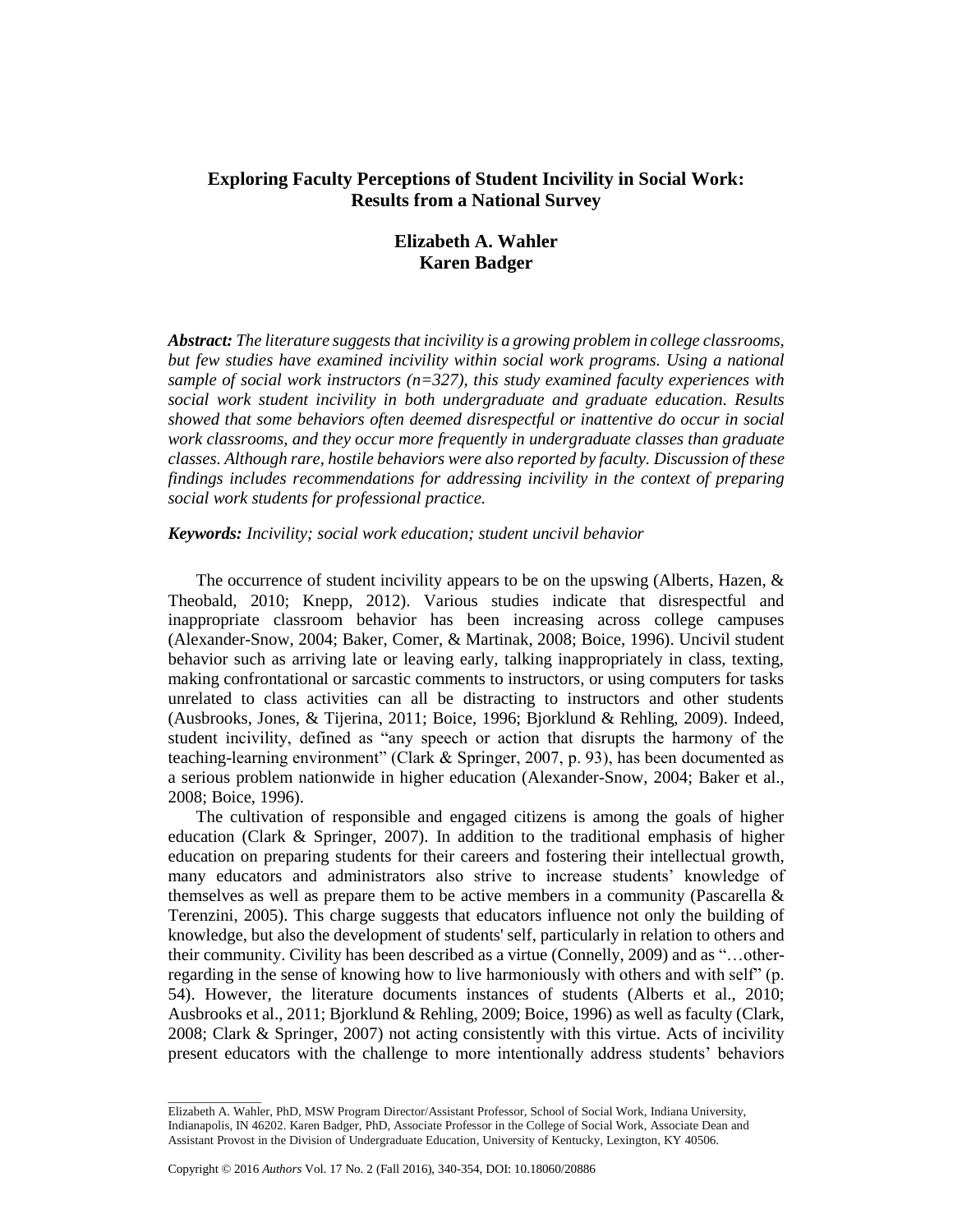towards others and, for social work faculty, the opportunity to better align actions with social work values and principles outlined in the National Association of Social Workers Code of Ethics (NASW, 2008).

The social work profession emphasizes core values of service, integrity, social justice, the belief and worth of all people, and the importance of human relationships (NASW, 2008). Acts of incivility in the classroom could be considered as incongruent with these core values and could suggest a student's poor fit with the professional expectations of the social work profession (Ausbrooks et al., 2011). Social work values are basic to social work education as are its competency standards which assert the need for social work graduates to have mastered the forming of a professional identity, practicing ethical behavior, and appreciating and respecting diversity, as well as aligning practice and advocacy efforts to further human rights and justice (Council of Social Work Education [CSWE], 2015b). These central tenets of social work education and the expectation that students be prepared for professional practice mandate that educators influence the shaping of students' professional identities and behaviors. It may be presumed that social work students ascribe to the core social work values and that their behaviors in the classroom and field settings reflect compassion towards others, suggesting that faculty need not be concerned about incivility. However, anecdotal reports of incivility among social work students lead to questions about the actual prevalence of these behaviors. The purpose of this crosssectional study was to explore the type and frequency of uncivil behaviors in undergraduate and graduate classrooms as reported by social work educators.

### **Overview of Student Incivility in the Classroom**

Boice (1996) conducted an early large-scale empirical study examining incivility in higher education classrooms. He observed instructors and students in large introductory classes (student enrollment of 100 or more) and interviewed samples of both faculty and students. Boice found that incivility took place in most of the classrooms he studied, and faculty with senior rank and teaching experience were not immune. Students and faculty agreed that the most objectionable demonstrations of student incivility were side-talking so loudly that the instructor or students speaking in class could not be heard, reacting to instructors with sarcasm or negative comments, and creating unease in the classroom environment by behaving in a highly emotional or erratic way. Along with identifying problematic student behaviors, Boice observed instructor behaviors/characteristics that were associated with uncivil student behaviors. Boice reported that incivility seemed to be more common in classrooms of instructors whom students perceived as uncaring or unresponsive to their needs. Incivility also perpetuated itself; that is, the more students behaved in an uncivil manner, the more student morale and instructor interest decreased, and the more incivility increased.

Following Boice, others have explored the prevalence of uncivil student behavior in college classrooms and found similar results. Caboni, Hirschy, and Best (2004) investigated student attitudes towards their peers' uncivil behaviors in the classroom and the extent to which the students considered such behaviors to be acceptable. They found that "disrespectful disruptions," behaviors the authors defined as "active behavior in which a student engages that impedes learning by other members of the class" (p. 62) were not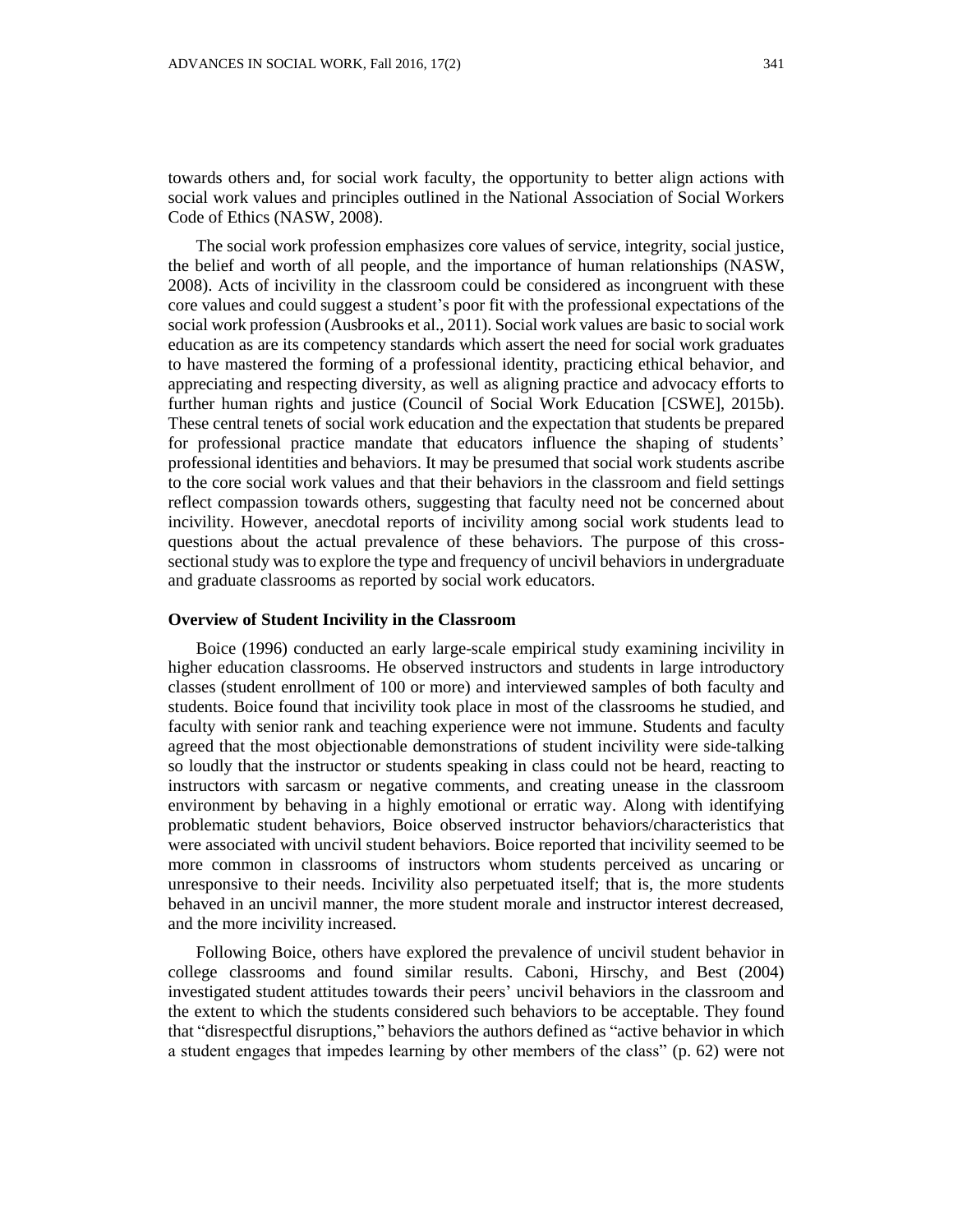considered appropriate classroom behaviors. In contrast, "insolent inattention,*"* or disengaged or passive actions that "demonstrate an inability or unwillingness to pay attention to classroom activities" (p. 62) were more likely to be tolerated.

Bjorklund and Rehling (2009) explored the frequency with which students observed incivility in the classroom and asked students to assign severity ratings to each behavior. Behaviors considered more severe included students continuing to talk after being asked not to, coming to class having used drugs or alcohol, letting cell phones ring, and having loud conversations with other students—behaviors that mostly fit the definition of disrespectful disruptions as defined by Caboni and colleagues (2004). However, Bjorklund and Rehling found that the most severely rated behaviors were reported infrequently. Text messaging during class and gathering books and belongings prior to the end of class were the most frequent offenses.

Alberts and colleagues (2010) investigated incidents of student incivility as reported by non-tenured faculty members. They found that the majority of faculty respondents reported incivility in their classrooms. Their findings suggested that larger class size was associated with higher rates of incivility. Smaller formats such as recitation sections, fieldbased experiences, and lab courses were associated with fewer behaviors. The most common type of uncivil student behaviors observed was student inattentiveness. Hostile behavior or language directed towards a faculty member or others were observed to occur infrequently—findings also consistent with previous research.

Although there have been numerous studies examining incivility in general college student samples or specific college majors, we found few using a sample of social work students. Ausbrooks and colleagues (2011) conducted a pilot study examining faculty and student perspectives of incivility in a single social work program. Student study participants rated the acts of incivility as significantly more concerning and occurring more often than their faculty counterparts. However, both groups agreed on which behaviors they considered to be the more serious infractions: "verbal attacking of other students, physically attacking other students, making threats to faculty/students, and making offensive remarks" (p. 263). Faculty and student respondents both reported "eating, talking to other students at inappropriate times, arriving late or leaving early, and text-messaging" (p. 263) as the most frequently observed behaviors. The only other study we found that examined incivility among social work students was a dissertation examining factors affecting perception of incivility among students in a single social work program (Ballan, 2015). Based on the finding that social work students sometimes exhibit uncivil behaviors similar to other college student samples, Ballan suggested this issue be examined on a larger scale with a national sample.

In summary, a review of the literature suggests that student incivility is a common problem on college campuses, suggesting the need to explore this issue within social work programs. Building on two studies of student incivility in single social work programs (Ausbrooks et al., 2011; Ballan, 2015), this study used a national sample of social work faculty to examine the type and prevalence of student incivility in undergraduate and graduate classrooms, compare differences in frequency of incivility between the two levels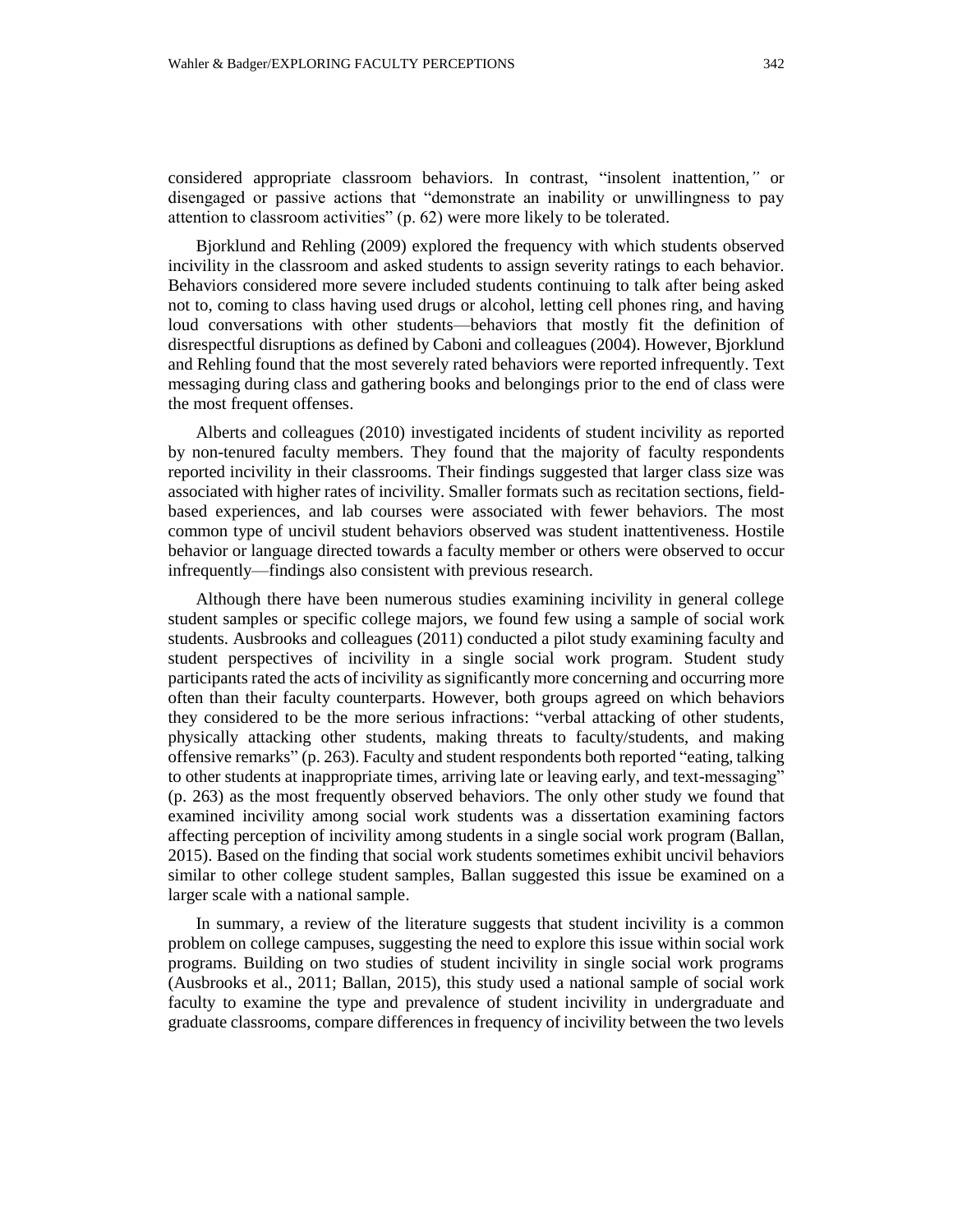of education, and explore whether experiences of student incivility differed based on faculty demographic characteristics.

#### **Methods**

#### **Study Procedure**

Following approval from the Institutional Review Board, an online survey was distributed via a national social work education organization's listserv comprised of educators, administrators, researchers, and doctoral students (approximate  $n=1,400$ ) and the listserv at one of the author's home institution that contained all faculty and staff affiliated with the social work college (approximate *n=*100), yielding a general sampling frame of approximately 1,500. Participants were eligible and invited to complete the survey if they had taught either an undergraduate or a graduate social work course within the previous three years. The exact number of eligible individuals receiving the invitation is unknown since the listserv reaches many people who may no longer teach graduate or undergraduate students. Additionally, it is possible that a small number of faculty were on both lists and may have received the invitation twice.

Survey content and procedures followed the guidelines provided by Dillman, Smyth, and Christian (2014). An email informed all listserv recipients of the upcoming survey and invited eligible faculty to consider participating. One week following the initial announcement and description of the study, a second email was sent to invite eligible subscribers to participate and included an embedded link to the on-line survey. The survey could be completed at the respondents' convenience and did not request any identifying data. Within the next three weeks, two reminder emails were sent via the listserv to potential respondents. A return of a completed survey was recognized as consent to participate in the study.

## **Measures**

The survey consisted of two parts: (a) six demographic items and (b) 29 items listing different behaviors demonstrating classroom incivility compiled from those documented in the extant literature. These items included a range of behaviors often considered inattentive (e.g., sleeping, texting, reading non-class material during class time, using the computer for non-class purposes, etc.), disrespectful (e.g., mocking or making fun of other students, challenging the instructor's authority, arguing about a grade, talking back to the instructor, etc.), hostile (e.g., threatening the instructor, threatening other students, behaving violently in class, etc.), or otherwise inappropriate (e.g. talking over other students, dominating the discussion, not participating in class activities, etc.). Additionally, questions about plagiarism and cheating were included since these have been considered uncivil in previous literature (Bray  $&$  Del Favero, 2004). These issues were considered important in the current study because of their relevance to social work core values (specifically integrity). Eating in class was also included in the survey as a potential uncivil behavior, consistent with other research (Ausbrooks et al., 2011; Bjorklund & Rehling, 2009; Paik & Broedel-Zaugg, 2006; Swinney, Elder, & Seaton, 2010). See Table 2 for a complete list of survey items. For all items, respondents recorded how frequently they had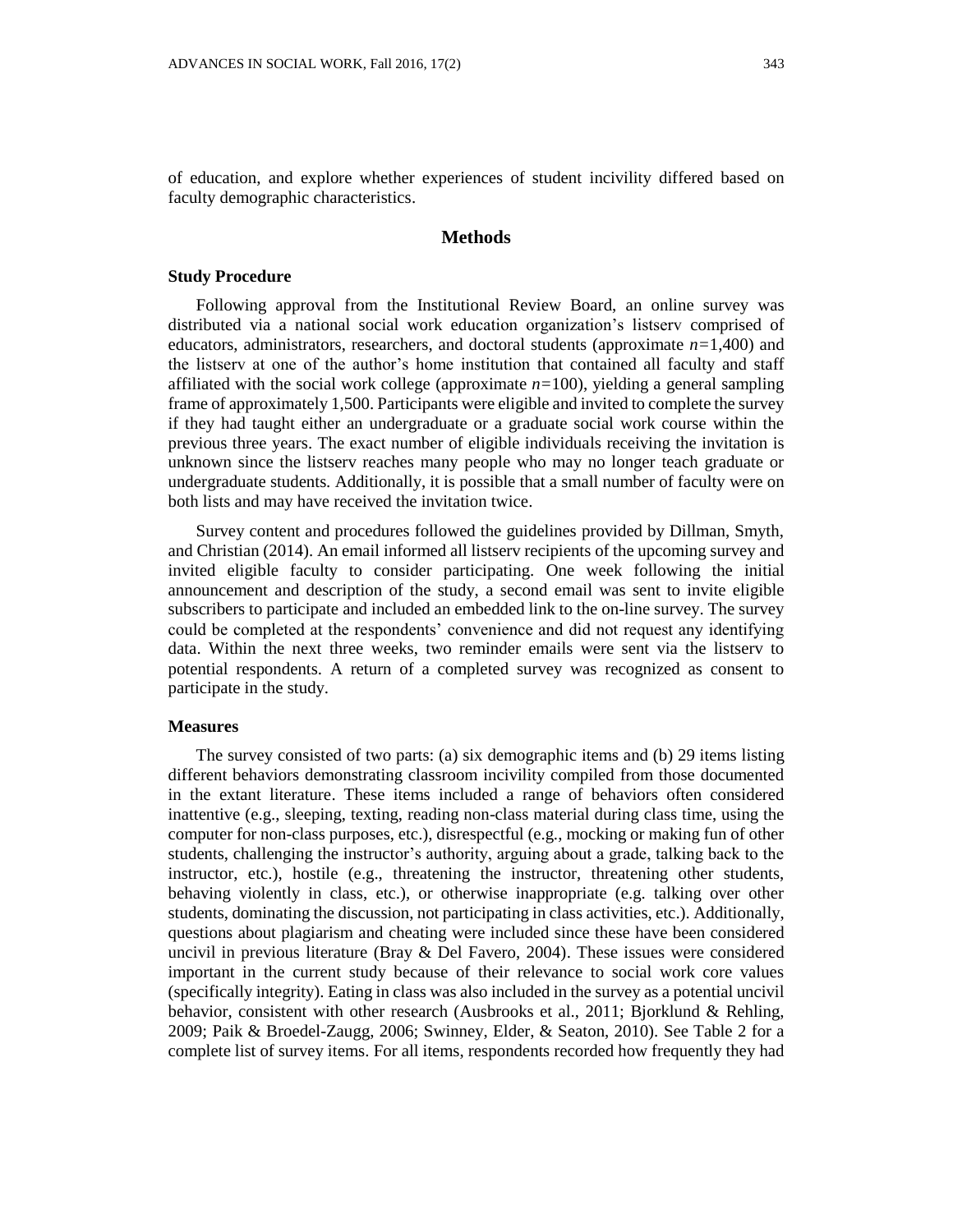observed each type of uncivil student behavior in class using a Likert-type scale of 1 (*never* experienced) to 5 (*usually* experienced).

#### **Analytic Plan**

The frequency with which respondents observed each behavior was determined by calculating the mean scores and standard deviation for each behavioral item according to each student group (undergraduates and graduates) using the Likert-type responses. All 29 items were also summed to create an overall index of incivility experienced at the graduate and undergraduate level. Independent samples *t*-tests were calculated to compare means of the individual behaviors and total index scores between those reported in undergraduate and graduate classrooms. Ninety-five percent confidence intervals were computed for the mean difference between behaviors reported at the graduate versus undergraduate level. Cohen's *d* was computed as a measure of effect size. Demographic variables for faculty members including gender, education level, age categories, and years of teaching experiences were examined for differences in relation to the overall incivility index for each student group using t-tests and one-way analysis of variance (ANOVA).

# **Results**

#### **Sample Demographics**

Three hundred and twenty-seven (*n=*327) faculty responded to the survey. This yielded approximately a 22% response rate when calculating the rate using the total number of subscribers to both listservs. A response rate specific to the *eligible* faculty from both listservs could not be calculated. In addition, it is unknown what percentage of the total sample was from the social work education listserv versus the university listserv because responses were anonymous. The obtained sample was primarily female (*n=*248, 76%) and Caucasian (*n=*276, 84%). Comparison to national data on faculty demographics provided by CSWE (2015a) indicated that the demographic characteristics of the current sample were similar to that of the national sample for gender but had a lower percentage of non-White respondents (36% of national sample were non-White compared to 15.6% of the current sample). Seventeen percent (*n=*57) of the

| Table 1. Sample Demographics $(n=327)$          |                           |                   |  |  |  |  |
|-------------------------------------------------|---------------------------|-------------------|--|--|--|--|
| <b>Variable</b>                                 |                           | $n\binom{0}{0}^*$ |  |  |  |  |
| Gender                                          | Male                      | 77 (23.7%)        |  |  |  |  |
|                                                 | Female                    | 248 (76.3%)       |  |  |  |  |
| Race                                            | Caucasian                 | 276 (84.4%)       |  |  |  |  |
|                                                 | African American          | 18 (5.5%)         |  |  |  |  |
|                                                 | Asian                     | 11 (3.4%)         |  |  |  |  |
|                                                 | Latino                    | $8(2.4\%)$        |  |  |  |  |
|                                                 | Other                     | 14 (4.3%)         |  |  |  |  |
| Age                                             | $25-40$                   | 57 (17.4%)        |  |  |  |  |
|                                                 | $41 - 50$                 | 77 (23.5%)        |  |  |  |  |
|                                                 | $51 - 60$                 | 121 (37%)         |  |  |  |  |
|                                                 | $61+$                     | 72 (22%)          |  |  |  |  |
| <b>Education</b>                                | Master's Degree           | 103 (31.7%)       |  |  |  |  |
|                                                 | Doctoral Degree           | 222 (68.3%)       |  |  |  |  |
| <b>Position</b>                                 | <b>Teaching Assistant</b> | $7(2.1\%)$        |  |  |  |  |
|                                                 | <b>Adjunct Faculty</b>    | 24 (7.4%)         |  |  |  |  |
|                                                 | <b>Full-time Faculty</b>  | 295 (90.5%)       |  |  |  |  |
| <b>Level</b>                                    | Undergraduate             | 151 (46.6%)       |  |  |  |  |
|                                                 | Graduate                  | 35 (10.8%)        |  |  |  |  |
|                                                 | <b>B</b> oth              | 138 (42.6%)       |  |  |  |  |
| *n may not total 327 due to missing data; % may |                           |                   |  |  |  |  |
| not equal 100.0 due to rounding                 |                           |                   |  |  |  |  |

respondents were 40 years old or younger with the greatest number of respondents falling in the age category of 51 to 60 years (*n=*121, 37%). Most respondents held doctoral degrees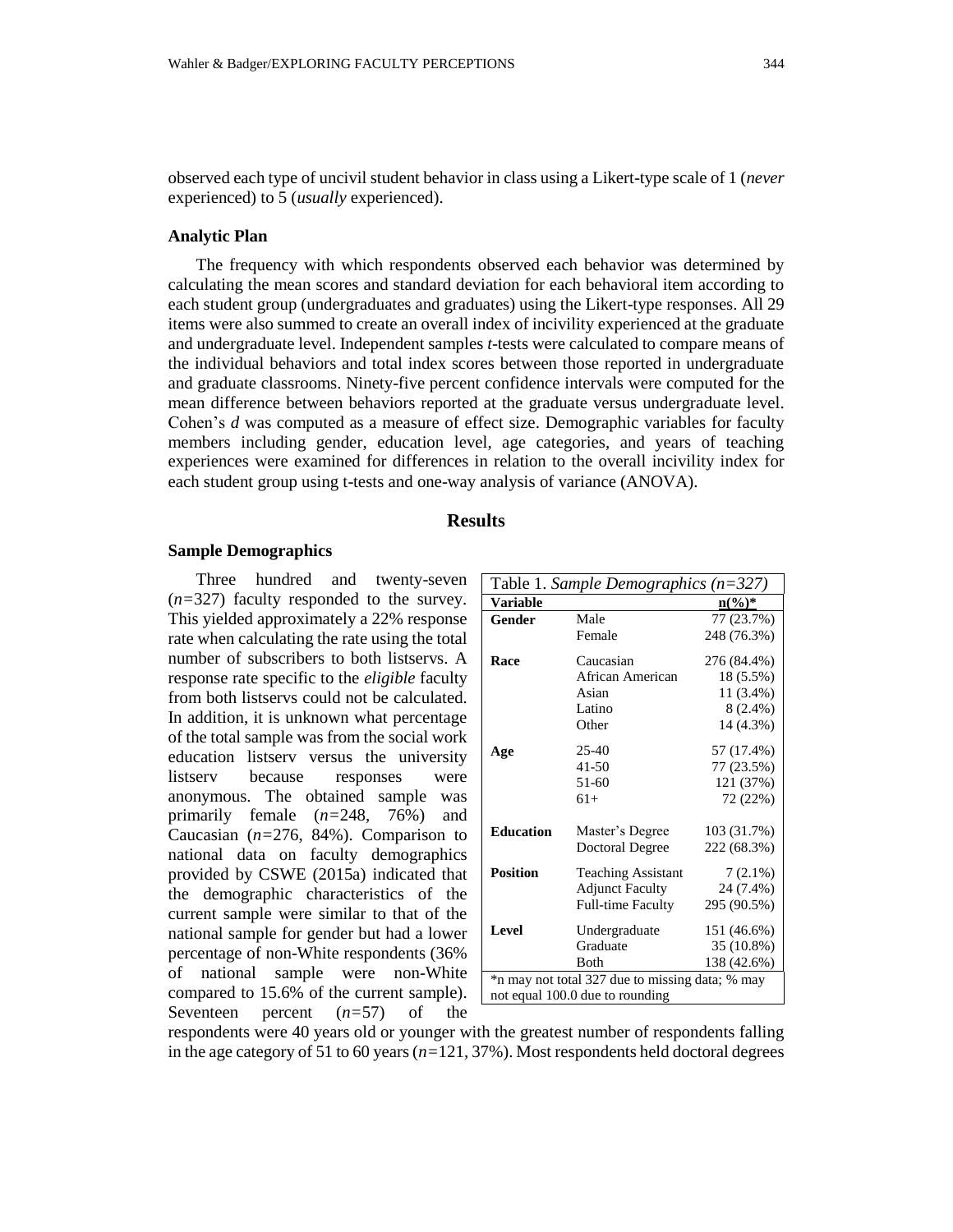(*n=*222, 68%), and approximately 90% (*n=*295) were full-time faculty. About 46% (*n=*151) taught only in a social work undergraduate program, approximately 11% (*n=*35) only in the graduate social work program, while close to 39%  $(n=128)$  reported that they taught in both programs in the three years prior to completing the survey. Respondents had an average of 14.7 (SD=9.9) years of teaching experience, with responses ranging from 1 to 46 years (see Table 1).

# **Prevalence of Incivility**

Faculty respondents were asked to complete survey items related to the student groups they taught; 274 of the participants responded to survey items in relation to undergraduate students, and 157 participants responded to items relative to graduate students (responses total more than the sample of 327 due to some participants teaching at both the undergraduate and graduate levels). The mean scores of types of incivility experienced by faculty teaching BSW and MSW students and *t* test results are reported in Table 2.

The uncivil behaviors faculty respondents reported as most frequent were generally the same for both student groups, although the order of their prevalence differed. The most frequently reported uncivil behavior at the undergraduate level was tardiness, and this behavior was observed to occur significantly more often with undergraduates (M=3.48, SD=0.74) compared to graduate students  $(t_{(430)}=7.27, p\leq 0.01, d=0.70)$ , although it was also frequently reported by faculty teaching at the graduate level (M=2.92, SD=0.82). The most frequently reported uncivil behavior at the graduate level was eating in class (M=3.51, SD=1.02). However, there were no significant differences when compared to the frequency at the undergraduate level  $(M=3.41, SD=1.04, t_{(328)}=-0.97, p=.34, d=0.09)$ . Other frequently occurring behaviors were talking in class, texting, packing books and papers noisily before the end of class, and dominating the discussion. All of these but dominating the discussion were reported to occur significantly more frequently in undergraduate than graduate classrooms.

Plagiarism was reported to be frequent in both groups, although to a significantly greater extent among undergraduate  $(M=2.68, SD=0.84)$  than graduate students  $(M=2.33,$ SD=0.86,  $t_{(424)}$ =4.11,  $p \le 001$ ,  $d=0.40$ ). Cheating on assignments or exams was also reported significantly more often for undergraduate  $(M=2.12, SD=0.72)$  than graduate students (M=1.80, SD=0.75, *t*(428)=4.37, *p*≤.001, *d*=0.42).

Hostile and more severe types of incivility were reported at both levels, albeit less frequently than inattentive or disrespectful behaviors. Faculty reported observing general hostility toward other students significantly more often in undergraduate  $(M=1.62)$ , SD=0.66) than graduate students (M=1.44, SD=0.73, *t(*423)=2.61, *p=*.010, *d*=0.25). General hostility toward the instructor was also experienced slightly less often for faculty teaching graduate students (undergraduate: M=1.72, SD=0.78, graduate: M=1.55, SD=0.77,  $t_{(427)}=2.19$ ,  $p=.030$ ,  $d=.021$ ). There were no significant differences in level of racist comments (undergraduate:  $M=1.53$ , SD=0.65, graduate  $M=1.48$ , SD=0.63) or other prejudicial comments in the classroom (undergraduate: M=1.90, SD=0.68, graduate: M=1.83, SD=0.78). Specific types of hostility, such as threatening others or behaving violently, were experienced rarely. Threatening other students was reported at the same level by faculty who taught undergraduates  $(M=1.16, SD=0.39)$  and graduate students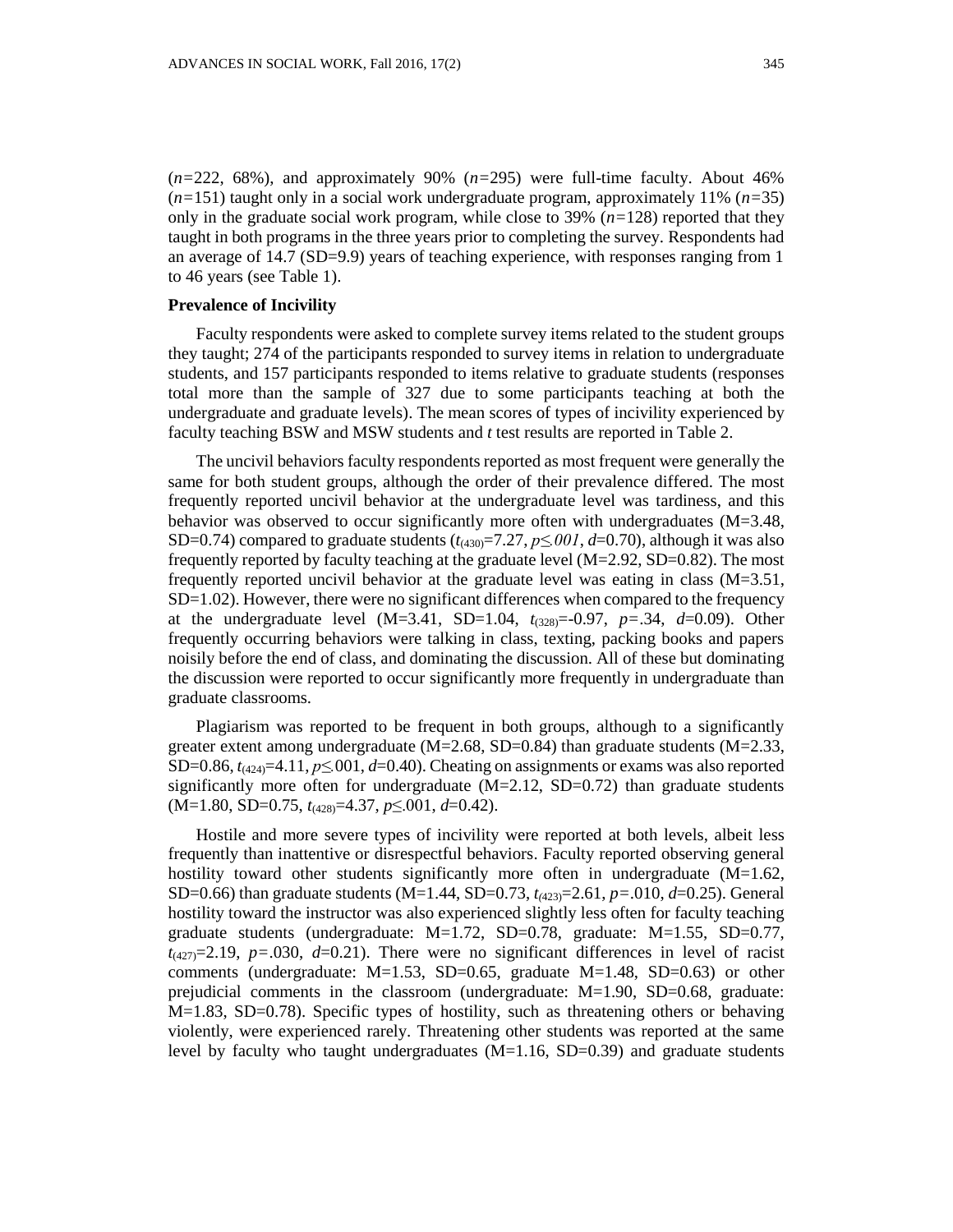(M=1.14, SD=0.42). Similar results were found for threatening the instructor (undergraduate:  $M=1.20$ , SD=0.45, graduate:  $M=1.13$ , SD=0.41). There were also very few faculty reports of students behaving violently in class for either undergraduate  $(M=1.06, SD=0.25)$  or graduate  $(M=1.04, SD=0.19)$  students.

## **Description of Incivility Experienced**

In addition to the quantitative data gathered in this study, an open-ended item in the survey allowed faculty to write in details of experiences with incivility or mention other types of incivility experienced. Most respondents left this item blank, but some faculty participants described the hostile student behaviors they had experienced. One respondent commented about a student "physically preventing me from leaving my classroom," while others reported "glaring" and "stalking/traumatizing" behaviors in relation to undergraduate students. Respondents who taught graduate students reported students using "profanity towards [the] instructor," as well as "challenging in the form of excessive questioning" and "demanding to meet and talk with [the] professor about personal problems while others are still around after class." One faculty member reported receiving death threats from a student. Additionally, several study participants indicated that they took issue with the inclusion of eating in class on the survey; they communicated that they did not consider it an act of incivility to eat in class and did not think it should be listed as such.

## **Incivility, Student Education Level, and Faculty Demographics**

Using the summed scores of the 29-item overall incivility index, an independent *t-* test showed that faculty reported statistically more uncivil behaviors among undergraduates (M=62.41, SD=12.63) than graduate students (M=57.22, SD=12.73, *t*(375)=3.81, *p*≤.001, *d*=0.39). Faculty demographic variables were then examined relative to student incivility using the overall 29-item incivility index. Independent samples *t* test analysis showed no statistically significant differences in incivility experienced by gender at either educational level (male M=63.29, SD=13.63, female M=62.05, SD=12.30, *t*(240)=0.64, *p*=.523 for undergraduate student incivility and male  $M=57.03$ , SD=13.13, female  $M=57.28$ , SD=12.70,  $t_{(131)}$ =-0.10,  $p=0.918$  for graduate incivility) or by faculty education level at the graduate level (master's M=55.97, SD=10.82, doctoral M=57.33, SD=13.08, *t*(131)=-0.53, *p*=.598). However, there was a significant difference between student incivility reported by faculty education level for respondents teaching at the undergraduate level. Faculty with a doctoral degree reported more incivility than faculty with a master's degree (master's M=59.67, SD=10.70, doctoral M=63.75, SD=13.35, *t*(240)=-2.40, *p* ≤ .05).

A one-way ANOVA showed no statistically significant differences in experiences of undergraduate or graduate student incivility by faculty age when four categories were used  $(F=0.685, p=.60$  for undergraduate incivility experienced, and  $F=0.783, p=.54$  for graduate incivility). Correlations were computed to examine the association between years of teaching experience and incivility with each student group. The number of years of teaching experience was minimally associated with increased faculty experiences of incivility with undergraduate students  $(r=1.15, p=0.02)$  but not with graduate students (*r=*.01, *p=*.94).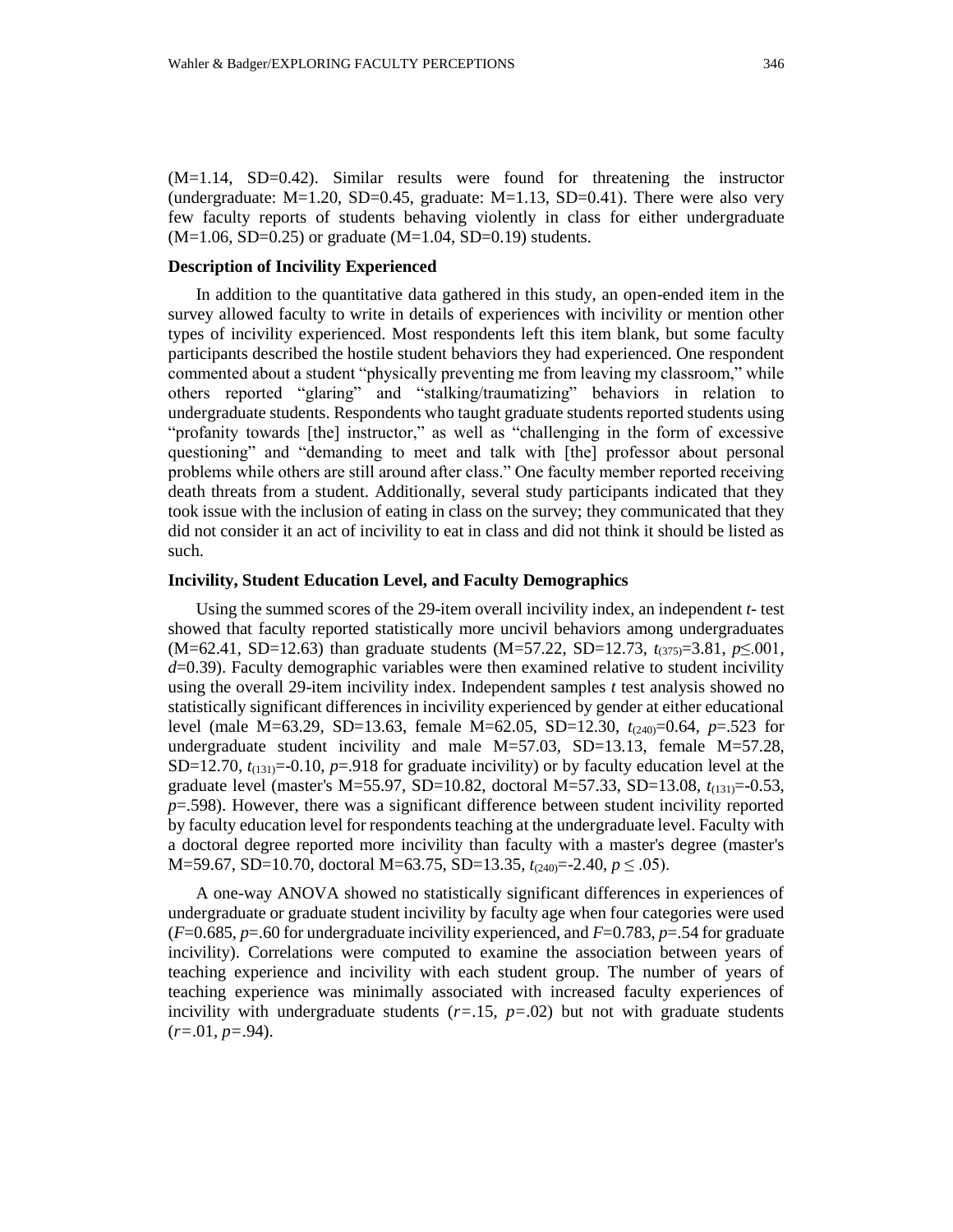|                                                       | <b>Undergraduates</b> | <b>Graduates</b> |           |                  | <b>Mean</b>       |                |  |
|-------------------------------------------------------|-----------------------|------------------|-----------|------------------|-------------------|----------------|--|
| <b>Item</b>                                           | M(SD)                 | M(SD)            | t         | $\boldsymbol{d}$ | <b>Difference</b> | 95% C.I.       |  |
| Tardiness                                             | 3.48(0.74)            | 2.92(0.82)       | $7.27***$ | 0.70             | 0.56              | $.41-.71$      |  |
| Eating in class                                       | 3.41(1.04)            | 3.51(1.02)       | 0.97      | 0.09             | $-0.10$           | $-.30-.10$     |  |
| Talking in class                                      | 3.38(0.84)            | 2.96(0.81)       | $5.06***$ | 0.49             | 0.42              | $.26 - .58$    |  |
| Texting                                               | 2.96(1.01)            | 2.53(0.91)       | $4.40***$ | 0.43             | 0.43              | $.24 - .62$    |  |
| Packing books, etc. noisily before end of class       | 2.96(1.04)            | 2.51(1.02)       | $4.34***$ | 0.42             | 0.45              | $.25 - .65$    |  |
| Dominating the discussion                             | 2.76(0.75)            | 2.69(0.83)       | 0.89      | 0.09             | 0.07              | $-.08-.22$     |  |
| Plagiarizing                                          | 2.68(0.84)            | 2.33(0.86)       | $4.11***$ | 0.40             | 0.35              | $.18 - .52$    |  |
| Using computer inappropriately                        | 2.42(0.93)            | 2.37(0.90)       | 0.54      | 0.05             | 0.05              | $-.13-.23$     |  |
| Talking over other students                           | 2.41(0.79)            | 2.30(0.82)       | 1.37      | 0.13             | 0.11              | $-0.05 - 0.27$ |  |
| Reading outside material in class                     | 2.39(0.83)            | 2.19(0.87)       | $2.35*$   | 0.23             | 0.20              | $.03 - .37$    |  |
| Using cell phone                                      | 2.37(1.03)            | 2.19(0.92)       | 1.81      | 0.17             | 0.18              | $-.02-.38$     |  |
| Sleeping                                              | 2.29(0.81)            | 1.70(0.75)       | $7.47***$ | 0.72             | 0.59              | $.43 - .75$    |  |
| Non-verbally making fun of other students             | 2.28(0.79)            | 2.07(0.84)       | 2.58**    | 0.25             | 0.21              | $.05 - .37$    |  |
| Not participating in activities (no outright refusal) | 2.13(0.91)            | 1.79(0.75)       | $3.94***$ | 0.38             | 0.34              | $.17 - .51$    |  |
| Cheating on assignments or exams                      | 2.12(0.72)            | 1.80(0.75)       | $4.37***$ | 0.42             | 0.32              | $.18 - .46$    |  |
| Disrespectfully arguing about a grade                 | 2.01(0.85)            | 1.96(0.84)       | 0.59      | 0.06             | 0.05              | $-.12-.22$     |  |
| Challenging the instructor's authority                | 1.96(0.80)            | 2.01(0.89)       | 0.60      | 0.06             | $-0.05$           | $-.21-.11$     |  |
| Talking back to the instructor                        | 1.90(0.81)            | 1.81(0.83)       | 1.09      | 0.11             | 0.09              | $-.07-.25$     |  |
| Inappropriately joking during class for laughs        | 1.78(0.75)            | 1.70(0.73)       | 1.07      | 0.10             | 0.08              | $-.07-.23$     |  |
| Behaving with hostility toward the instructor         | 1.72(0.78)            | 1.55(0.77)       | $2.19*$   | 0.21             | 0.17              | $.02 - .32$    |  |
| Verbally making fun of other students                 | 1.68(0.71)            | 1.56(0.71)       | 1.69      | 0.16             | 0.12              | $-0.02 - 0.26$ |  |
| Refusing to participate in group activity             | 1.66(0.77)            | 1.50(0.72)       | $2.12*$   | 0.21             | 0.16              | $.01 - .31$    |  |
| Behaving with hostility toward other students         | 1.62(0.66)            | 1.44(0.73)       | $2.61**$  | 0.25             | 0.18              | $.04 - .32$    |  |
| Making racist comments in class                       | 1.53(0.65)            | 1.48(0.63)       | 0.77      | 0.07             | 0.05              | $-.08-.18$     |  |
| Making other prejudiced comments in class             | 1.90(0.68)            | 1.83(0.78)       | 0.97      | 0.09             | 0.07              | $-.07-.21$     |  |
| Threatening the instructor                            | 1.20(0.45)            | 1.13(0.41)       | 1.59      | 0.16             | 0.07              | $-0.02 - 0.16$ |  |
| Threatening other students                            | 1.16(0.39)            | 1.14(0.42)       | 0.50      | 0.05             | 0.02              | $-.06-.10$     |  |
| Throwing small items during class                     | 1.12(0.35)            | 1.11(0.33)       | 0.29      | 0.03             | 0.01              | $-0.06 - 0.08$ |  |
| Behaving violently in class                           | 1.06(0.25)            | 1.04(0.19)       | 0.87      | 0.08             | 0.02              | $-0.02 - 0.06$ |  |
| <b>Total Index Score</b>                              | 62.41(12.63)          | 57.22 (12.73)    | $3.81***$ | 0.39             | 5.19              | 2.51-7.87      |  |
| * $p \le 0.05,$ ** $p \le 0.01,$ *** $p \le 0.001$    |                       |                  |           |                  |                   |                |  |

Table 2. *Mean Frequency of Uncivil Behaviors and Comparisons Between Graduate and Undergraduate Levels (n=372)*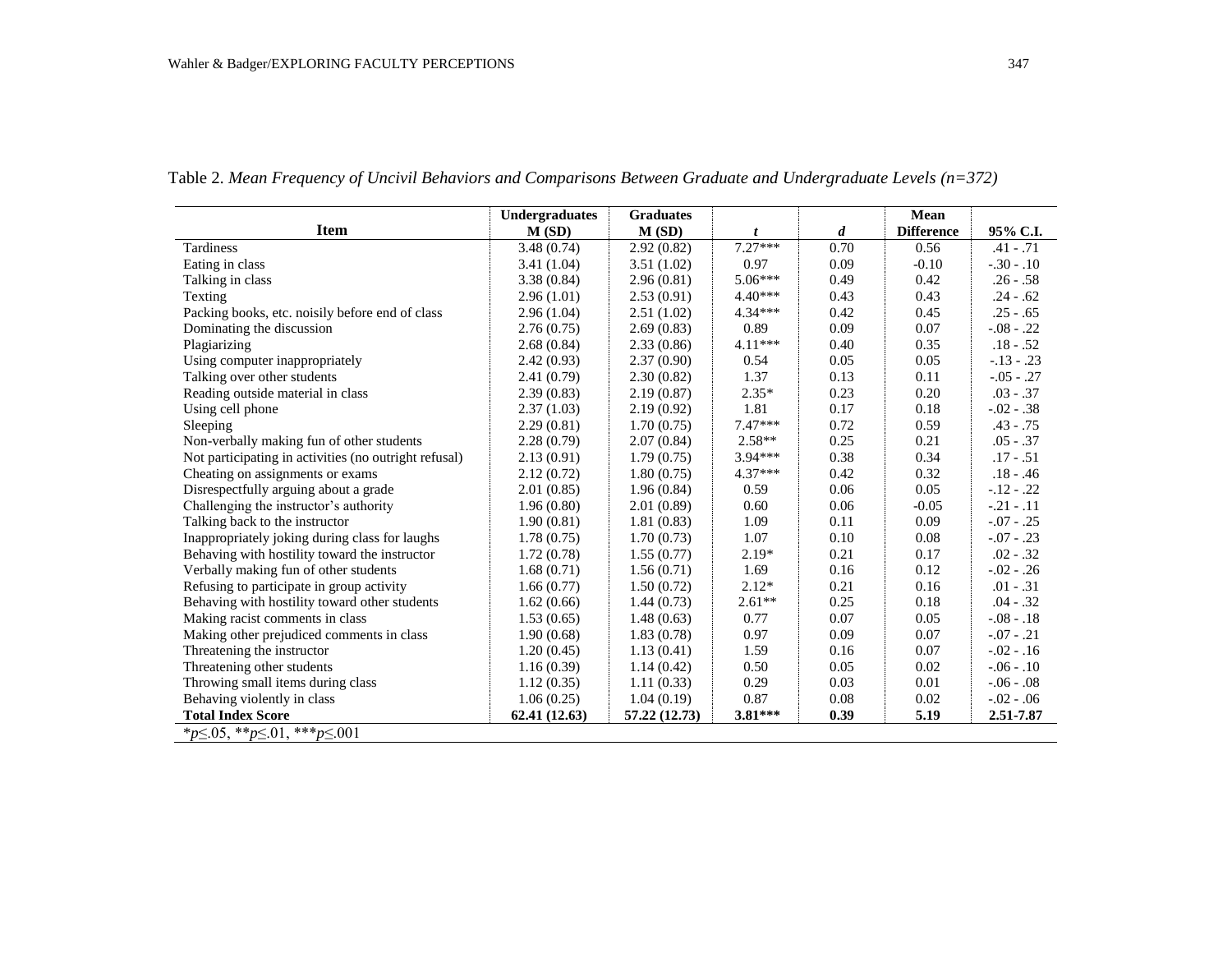# **Discussion**

Social work educators who participated in this study reported observing behaviors of incivility during interactions with both their undergraduate and graduate students. Although found in both student groups, incivility was reported with significantly greater frequency in undergraduate courses. The student demographics in this study are not known, but traditional undergraduate students tend to be younger than social work graduate students. Undergraduates might also have less socialization into the culture of higher education and less familiarity with expectations of the social work profession. In addition, we should note that all of the undergraduate students who exhibited uncivil behaviors may not be BSW majors. In some schools, BSW students may not declare a major until their junior year. Likewise, non-social work majors may take some undergraduate social work courses.

Overall, findings regarding types of incivility observed and experienced were consistent with those reported in similar studies. The most frequently reported behaviors of incivility were those that could be categorized as disrespectful or inattentive, such as tardiness, texting, or talking in class. More severe behaviors, such as behaving threateningly or violently, were experienced by respondents to a far lesser extent. The results of the current study are consistent with previous research literature using both social work (Ausbrooks et al., 2011; Ballan, 2015) and non-social work (Alberts et al., 2010) samples. Faculty respondents in the study by Alberts and colleagues reported eating, talking to other students inappropriately, being tardy or leaving early, and texting in class as the behaviors they most frequently experienced in undergraduate and graduate students combined. In addition to faculty reports, student respondents in other studies show that they also noticed these uncivil behaviors in class. The behaviors reported as most frequently observed by faculty in this current study were also among those most frequently observed by students reporting about incivility among their peers in a previous study (Bjorklund & Rehling, 2009).

The lack of consensus in the literature about what behaviors constitute incivility (Boice, 1996) is also evident in this study. While behaviors that are hostile (e.g., behaving violently in class, threatening other students or the instructor, making hostile comments, etc.) are more consistently accepted as incivility, other behaviors deemed uncivil by some are not considered as such by others. For example, in the current project, eating in class was included as an uncivil behavior as it has been in other studies (Ausbrooks et al., 2011; Bjorklund & Rehling, 2009; Paik & Broedel-Zaugg, 2006; Swinney et al., 2010), and was the item most frequently experienced by respondents. However, several participants reported in the open-ended survey question that they took issue with eating being included in a survey on incivility and did not feel it was inappropriate to eat in class. Their reactions to this item were consistent with findings in a previous study in which only a small percentage of the faculty respondents perceived this behavior as uncivil (Swinney et al., 2010).

With future research in mind, this study highlights the influence that individual characteristics (e.g., subjectivity, preferences, and perceptions) can have when studying classroom incivility. It also demonstrates the importance of measuring the degree to which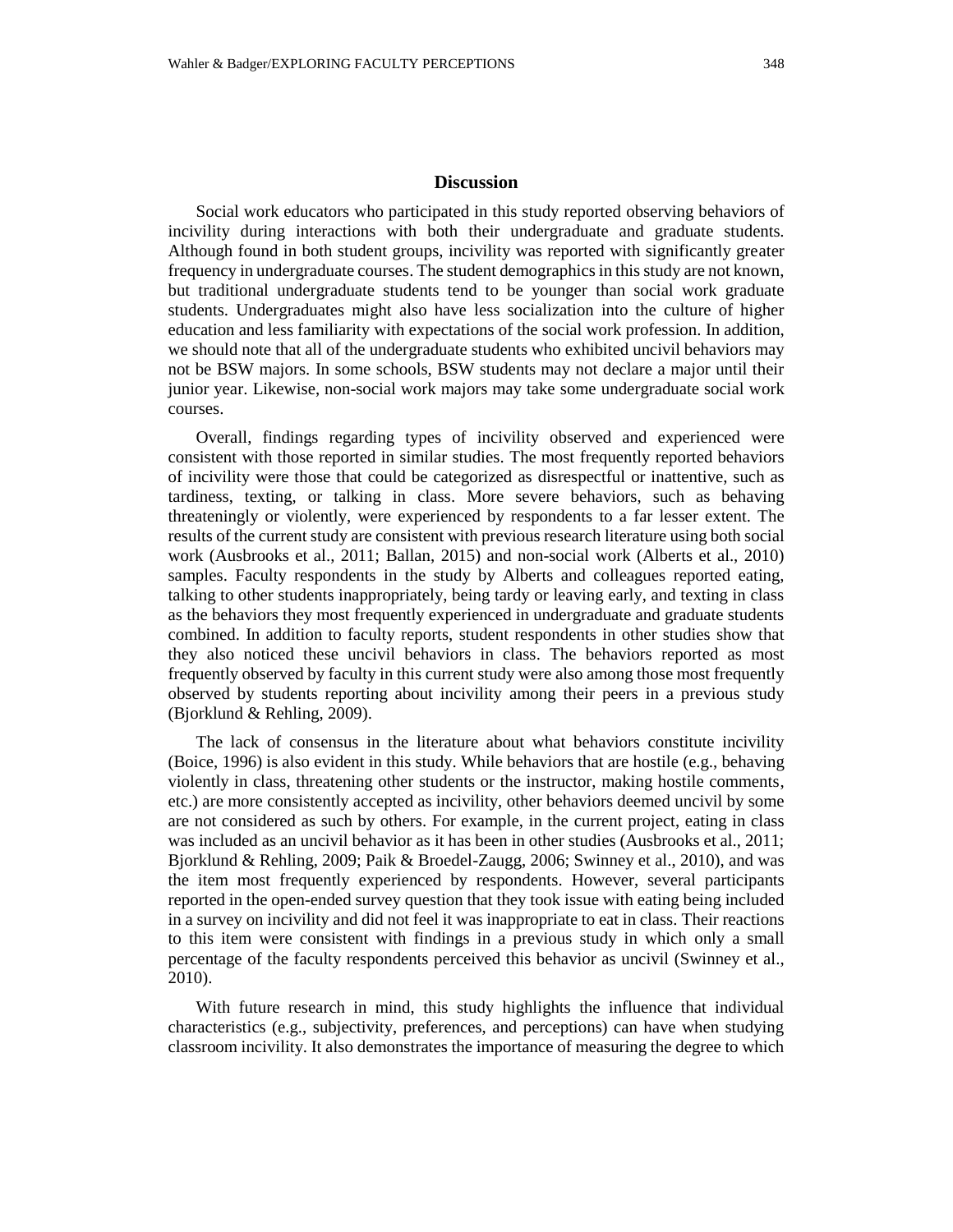a behavior is uncivil. For example, a student who is quietly eating a small snack during class yet still engaged could be considered as exhibiting acceptable behavior, while a student who brings in a full meal in noisy containers and is pre-occupied with their meal rather than attending to the class could be considered as behaving in an uncivil manner. Where a specific behavior is placed on such a continuum can determine how intrusive it is to the learning environment. However, instructors may see some behaviors as less serious and more tolerable than the students who also observe the actions (Ausbrooks et al., 2011). Faculty ought to take student perspective and experience into account when making decisions regarding the acceptability of these behaviors. In addition, behaviors that are, at first glance, considered tolerable may become quite disruptive if their occurrence is high. For example, one student arriving a few minutes late to class may create no or minimal disruption, but many students arriving late and at different times during class could negatively impact the learning experience for both the instructor and the students.

It is worth noting that some respondents sent emails to the authors in addition to their responses to the survey instrument to share that, in general, they struggled with labeling behavior as incivility. These respondents stated that social work students should be *encouraged* to question authority, argue about their grades, and talk back to the instructor since social work educators should also be teaching about the need to act uncivilly to fight against social injustice. These comments highlight a conflict regarding civility likely not present in literature regarding professions other than social work and one that should be the focus of future research on incivility in our field. Social work educators are expected to assist students in developing advocacy skills and to embrace social work's mission of addressing social injustice (CSWE, 2015b; NASW, 2008), but also need to strike a balance of doing so by still encouraging students to exhibit proper classroom behavior without being oppressive. Social work educators most likely vary regarding the level of authoritychallenging behavior they accept from students as being appropriate; thus, it is even more important that each institution or faculty group delineate specific definitions of inappropriate and intolerable behavior from students to aid in identifying and addressing uncivil behavior within the implicit curriculum.

In this study, faculty members' gender and level of education were not statistically significantly related to the frequency of overall uncivil behaviors reported for either undergraduate or graduate students. Similar to this finding, Alberts et al. (2010) did not find statistically significant differences in relation to gender and reports of disrespectful or inattentive uncivil behaviors in their sample. However, their results did show that female faculty reported experiencing more incidents of hostility from students than their male counterparts. Additionally, a mild positive correlation was found in the current study between years of experience and incivility experienced with undergraduate students, but not with graduate students. These findings contrast with those of Boice (1996), who found that years of teaching experience were not correlated with experiences of incivility, but found instead that faculty characteristics (such as standoffishness) or behaviors (such as racing through a lecture) were associated with students' uncivil behaviors. These faculty characteristics and behaviors should be measured in future research on student incivility in social work.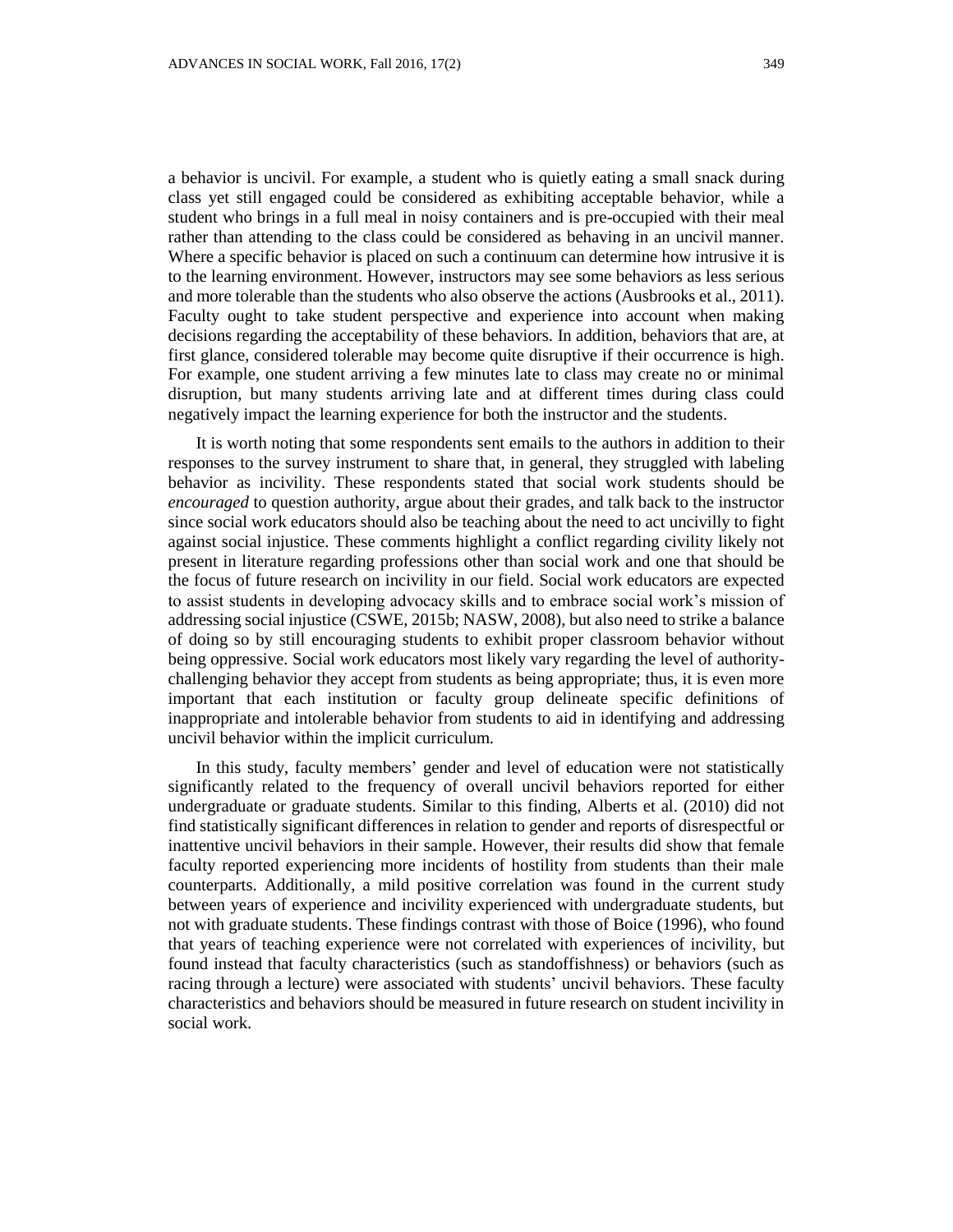### **Developing Professional Behaviors in the Classroom**

Student incivility runs counter to the high professional standards of social work. The social work core competency, *demonstrate ethical and professional behavior* (CSWE, 2015b)*,* requires students to master practice behaviors (or student learning outcomes) such as self- reflection and subsequent behavioral correction, as well as behaving, appearing, and communicating as a professional in accordance with social work roles and the profession's standards and values. Although such an emphasis may create the expectation that social work educators do not experience incivility, the findings of this study as well as those of Ausbrooks et al. (2011) and Ballan (2015) indicate otherwise. Thus, through using the purpose, competencies, and values of social work as a guide, social work educators have the opportunity to model appropriate professional behavior in class and address incivility in a way that reinforces social work professionalism and the development of congruent attitudes and behaviors. The literature presents strategies educators can implement to manage these student improprieties (Baker et al., 2008; Bjorklund & Rehling, 2009, McNaughton-Cassill, 2013; Nordstrom, Bartels, & Bucy, 2009; Royse, 2001; Suplee, Lachman, Siebert & Anselmi, 2008), some of which may resonate with social work educators. For example, it has been suggested that the presence of learning goals has been correlated with a decrease in inappropriate behavior (Nordstrom et al., 2009), findings which support reviewing the CSWE (2015b) core educational competencies with students at the start of a course and reinforcing them throughout the curriculum.

Students may be more likely to meet behavioral standards in class if they understand how the standards apply to their future professional practice. Rather than only emphasizing rules and requiring civil behavior for the purposes of class, the instructor can map their importance for shaping of students' future behaviors and appearance as social workers, explaining how civility fits with professional values and norms as well as with its role in establishing professional credibility. If students demonstrate inappropriate classroom behavior, instructors can define and reframe for students why it is inappropriate in the real world and how this is relevant for their future careers (Fink, 2003). For instance, if a group of students is observed mocking another student in class, the instructor could discuss with them the social worker's responsibility to serve those who are marginalized by society. These students could be asked to envision themselves working with a client who is similar to the student they are mocking and be reminded that the classroom is where they can begin practicing those behaviors they will apply in the field. Another example concerns plagiarism, which corresponds with the social work value of integrity. Investigations of an alleged act of plagiarism can also include exploring the context within which the student made the decision to use another's material without proper credit. Although specific reasons for plagiarism should be the focus of future research, some students might describe feeling overwhelmed, stressed, unsure of how to do an assignment, or being out of time as explanations for plagiarism. In circumstances such as these, the possible ramifications of being in a practice setting and choosing to resolve problems by taking short cuts or misrepresenting work, etcetera, can then be discussed. Additional problem-solving routes can be explored to connect the classroom behavior with professional expectations. If instructors introduce the classroom atmosphere as one similar to that established in social work practice—where all students (and the instructor) are expected to be treated and treat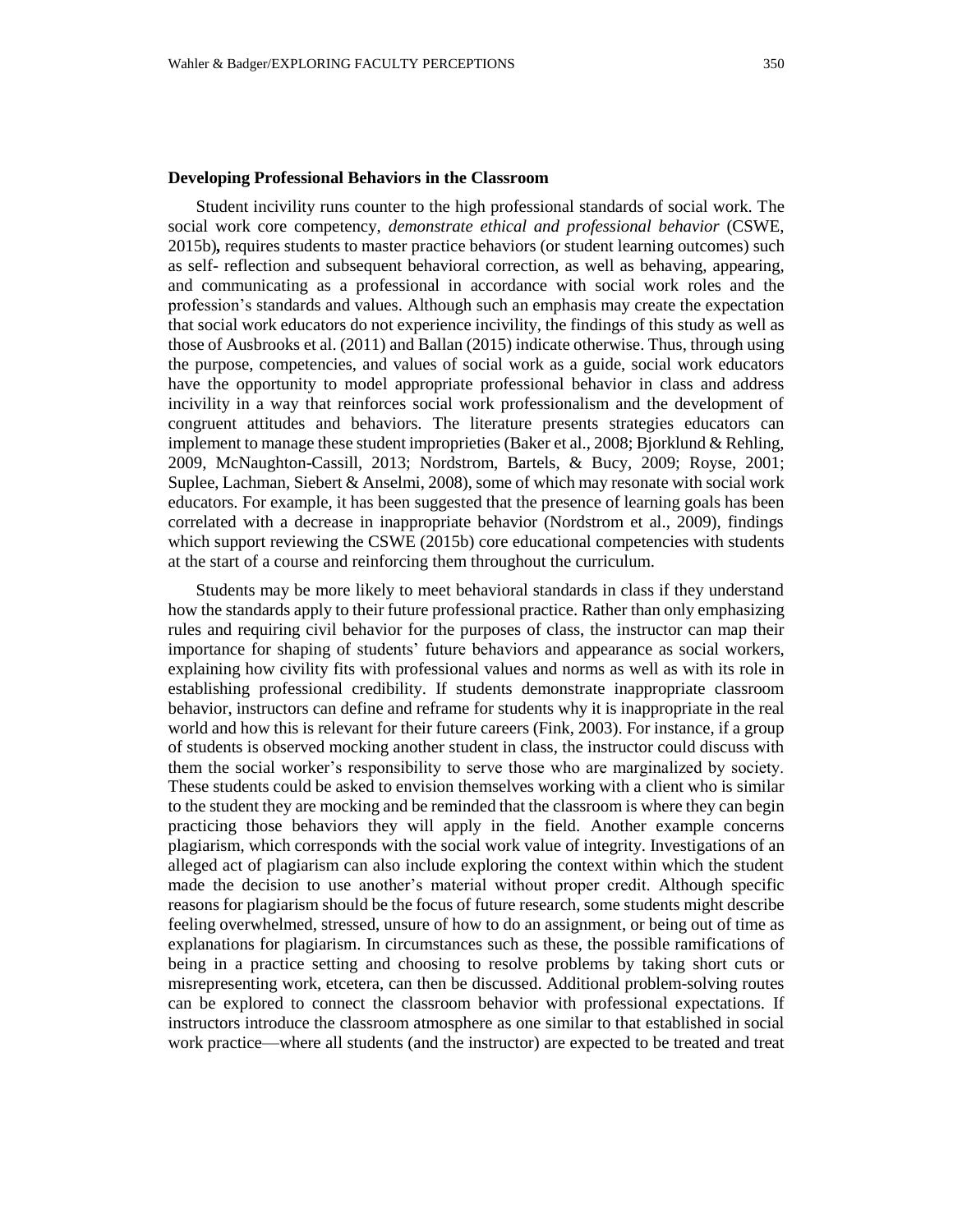others with fairness and compassion—the stage is then set for making a connection between in-class behaviors and those essential for success in future practice settings.

Incivility has also been described as consisting of an "interactional effect between students and faculty" (Bray  $\&$  Del Favero, 2004, p. 10) and as occurring within this relational context and/or that of the classroom milieu. Bray and Del Favero (2004) discuss student incivility from the perspective of social control theory - which describes "deviance as a lack of adequate socialization into the culture" (p. 11). In social work education, the culture into which students are socialized is the classroom, but it also extends beyond and includes the norms and behaviors expected within field settings and the wider social work profession. Given this, incidents of student incivility present social work educators with the opportunity to reinforce social work values and to emphasize the development of professional attitudes and behaviors. In social work education, students are socialized into the profession through field work with community-based social workers, providing students with opportunities to integrate the knowledge, values, and skills they have learned in the classroom. Consistent with the assumptions of social learning theory (Abbey, Willett, Selby-Penczak, & McKnight, 2010), students are also able to learn new behaviors through observation and application. Classroom-based social work educators are also in the position to model professional behaviors and expectations for students. Classroom observations and interactions (with peers and instructors alike) can impart professional norms and values and create learning opportunities for students (Abbey et al., 2010). For example, if professional social workers are expected to be prepared, reliable, and respectful of others, this could be modeled by the classroom instructor (e.g., being on time for class, preparing the class session, providing an organizational structure, and actively listening to students) and, in turn, be expected of the students (e.g., being on time for class, having completed the required readings, using electronic devices appropriately during class, completing homework on time, and attending to class discussion).

Also of note, uncivil student behavior could signal underlying social or psychological problems (McNaughton-Cassill, 2013) that need to be addressed through referrals for services. Although this could be challenging for all educators, perhaps it could be especially difficult for faculty who might also be social work practitioners in the field. Social work educators should be careful to establish appropriate boundaries, work within their ascribed roles, and not provide social work services to students in their classes. Besides dual relationships being prohibited by the NASW Code of Ethics (2008), counseling students can confuse classroom roles, reduce instructors' objectivity in class, and increase chances students will feel personally rejected by instructors' feedback or by receiving a lower grade than desired (Royse, 2001). All of these factors have the potential to feed incivility rather than improve behavior. Depending on the severity of the problem, the student's willingness to address it, and the student's ability to fulfill requirements of the educational competencies, it could also be appropriate at times to discuss the fit of the student with social work and coach them toward other career options.

# **Limitations and Future Directions**

Although this study contributes to knowledge about incivility among social work students, there are several limitations that must be considered. Self-reported data were used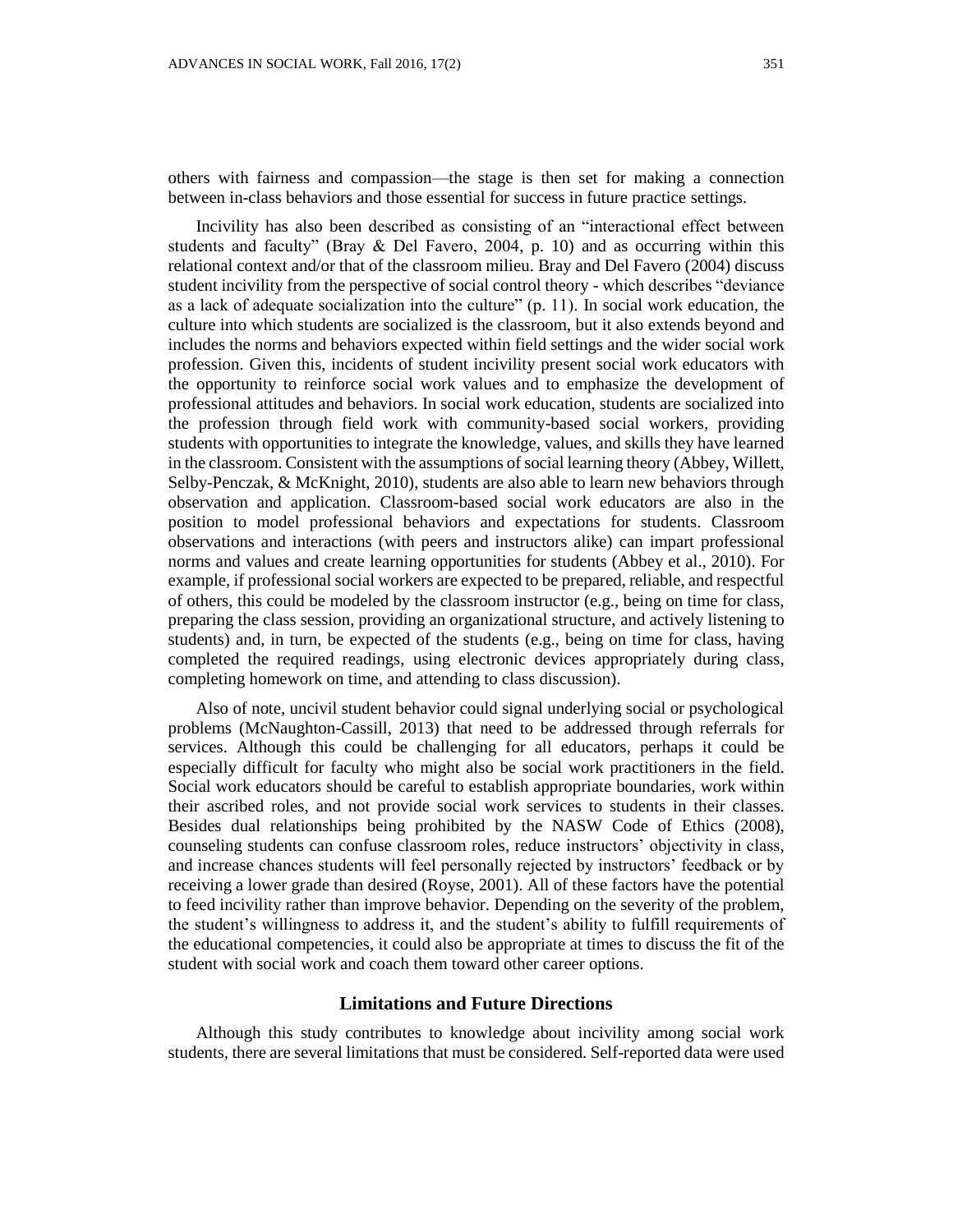in this study which are vulnerable to selective recall and potential bias. The study sample was not highly diverse in regards to ethnicity, and the diversity of the sample in terms of geographic or academic location is unknown. This study did not include environmental context variables such as the type of school (e.g., small or large institutions, private or public institutions) or the size of the classes or status of students (freshmen, sophomore, senior) taught by faculty respondents. Additionally, student variables such as age, declared major, and familiarity with the NASW/CSWE core principles and competencies could also influence uncivil behavior and were not included in this or other studies of social work student incivility. These variables could potentially influence the degree to which faculty experience student incivility and should be considered in future research on this topic. The actual response rate of the sample could not be calculated as the number of listserv subscribers who fit the eligibility criteria was not known to the researchers.

Despite the limitations, this study extends the exploratory work completed by Ausbrooks et al. (2011) and Ballan (2015), and the results continue to suggest that additional investigation in this area is needed to further examine incivility in social work education. Specifically, to better understand its occurrence, the contributions of instructor, student, and university attributes to incivility should be studied. Studies might examine the prevalence with which faculty incivility, as well as student incivility, is present in social work education. Exploring social work students' perceptions of student and faculty incivility is needed to better understand the students' experiences in the classroom and what circumstances detract from learning. With the growth of online education, future research should examine prevalence of incivility in online settings and interactions. Future research should also examine the efficacy of preventive methods and interventions for addressing incivility in social work classrooms so that social work educators can intervene with evidence-supported methods.

In closing, social work educators have an important role in socializing students into the social work profession, its values, and expectations. Those who encounter acts of student incivility in their classrooms are presented with teachable moments. Addressing uncivil behavior in the context of social work practice and linking civility with expectations that students will experience as future social workers can contribute to their development as social work professionals and foster the shaping of engaged citizens.

## **References**

- Abbey, L., Willett, R., Selby-Penczak, R., & McKnight, R. (2010). Social learning: Medical student perceptions of geriatric house calls. *Gerontology & Geriatrics Education, 31*(2), 149-162. doi[:http://dx.doi.org/10.1080/02701961003795771](http://dx.doi.org/10.1080/02701961003795771)
- Alberts, H. C., Hazen, H. D., & Theobald, R. B. (2010). Classroom incivilities: The challenge of interactions between college students and instructors in the U.S. *Journal of Geography in Higher Education, 34*(3), 439-462. doi[:http://dx.doi.org/10.1080/03098260903502679](http://dx.doi.org/10.1080/03098260903502679)
- Alexander-Snow, M. (2004). Dynamics of gender, ethnicity, and race in understanding classroom incivility. *New Directions for Teaching and Learning, 99,* 21-31. doi[:http://dx.doi.org/10.1002/tl.155](http://dx.doi.org/10.1002/tl.155)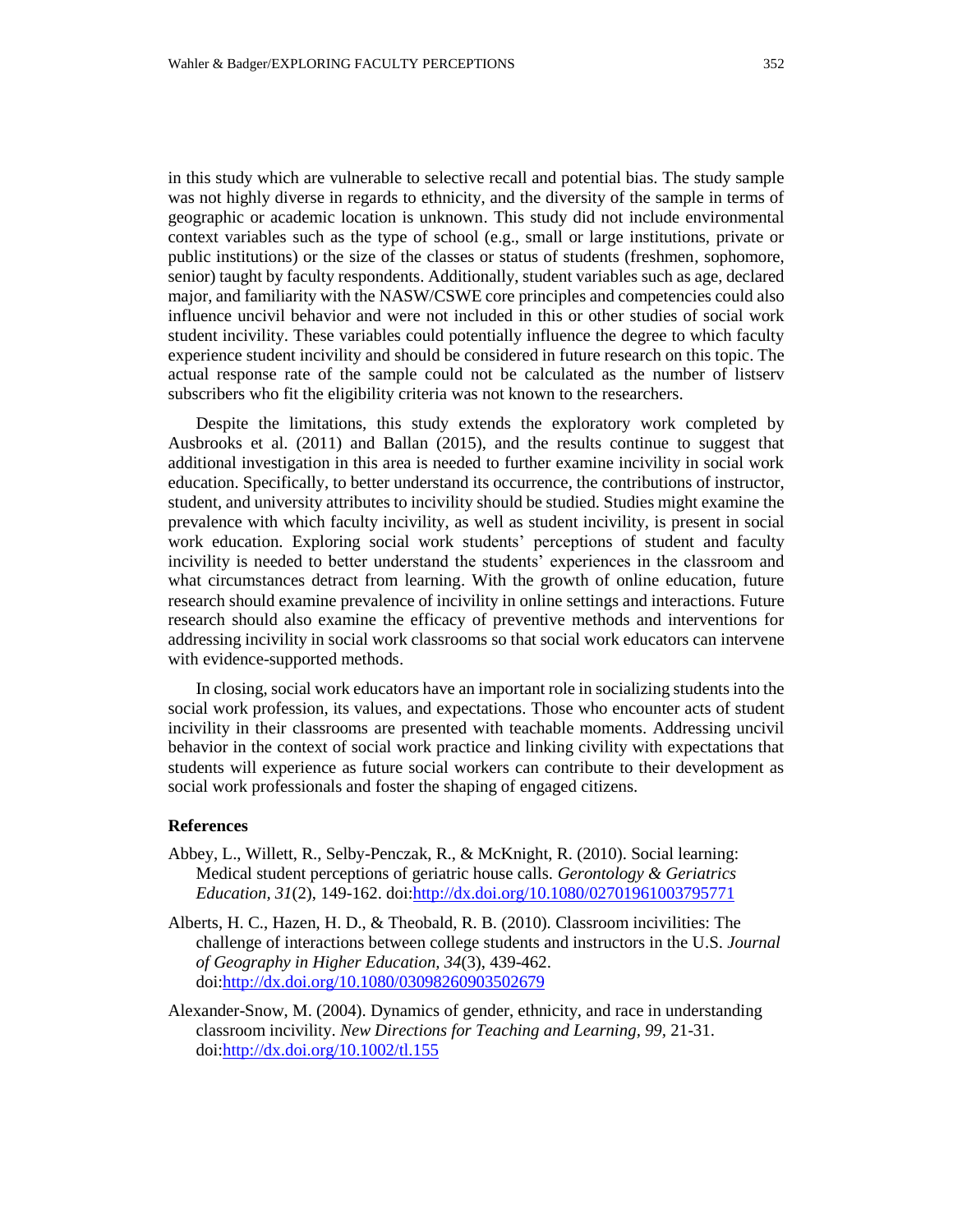- Ausbrooks, A. R., Jones, S. H., & Tijerina, M. S. (2011). Now you see it, now you don't: Faculty and student perceptions of classroom incivility in a social work program. *Advances in Social Work, 12*(2), 255-275.
- Baker, S. D., Comer, D. R., & Martinak, M. L. (2008). All I'm askin' is for a little respect: How can we promote civility in our classrooms? *Organizational Management Journal, 5,* 65-80. doi[:http://dx.doi.org/10.1057/omj.2008.8](http://dx.doi.org/10.1057/omj.2008.8)
- Ballan, A. O. (2015). *The selfie generation: Students' perceptions of classroom incivility in social work education* (Doctoral dissertation). Retrieved from [http://media.proquest.com/media/pq/classic/doc/3747880191/fmt/ai/rep/NPDF?\\_s=v](http://media.proquest.com/media/pq/classic/doc/3747880191/fmt/ai/rep/NPDF?_s=v%2FF9cBuj2D%2F6rwwZAcLWnczClxA%3D) [%2FF9cBuj2D%2F6rwwZAcLWnczClxA%3D](http://media.proquest.com/media/pq/classic/doc/3747880191/fmt/ai/rep/NPDF?_s=v%2FF9cBuj2D%2F6rwwZAcLWnczClxA%3D)
- Bjorklund, W. L., & Rehling, D. L. (2009). Student perceptions of classroom incivility. *College Teaching, 58*, 15-18. doi[:http://dx.doi.org/10.1080/87567550903252801](http://dx.doi.org/10.1080/87567550903252801)
- Boice, B. (1996). Classroom incivilities. *Research in Higher Education, 37*(4), 453-486. doi[:http://dx.doi.org/10.1007/BF01730110](http://dx.doi.org/10.1007/BF01730110)
- Bray, N. J., & Del Favero, M. (2004). Sociological explanations for faculty and student classroom incivilities. *New Directions for Teaching and Learning, 99,* 9-19. doi[:http://dx.doi.org/10.1002/tl.154](http://dx.doi.org/10.1002/tl.154)
- Caboni, T. C., Hirschy, A. S., & Best, J. R. (2004). Student norms of classroom decorum. *New Directions for Teaching and Learning, 99,* 59-66. doi[:http://dx.doi.org/10.1002/tl.159](http://dx.doi.org/10.1002/tl.159)
- Clark, C. M. (2008). Student voices on faculty incivility in nursing education: A conceptual model*. Nursing Education Perspectives, 25*(5), 284-289.
- Clark, C. M., & Springer, P. J. (2007). Thoughts on incivility: Student and faculty perceptions of uncivil behavior in nursing education. *Nursing Education Perspectives, 28*(2), 93-97.
- Connelly, R. J. (2009). Introducing a culture of civility in first-year college classes. *Journal of General Education*, *58*(1), 47-64. doi[:http://dx.doi.org/10.1353/jge.0.0029](http://dx.doi.org/10.1353/jge.0.0029)
- Council on Social Work Education [CSWE]. (2015a). *Annual statistics on social work education in the United States.* Retrieved from http://www.cswe.org/File.aspx?id=94118
- CSWE. (2015b). *Educational policy and accreditation standards* (EPAS). Retrieved from <http://www.cswe.org/File.aspx?id=81660>
- Dillman, D. A., Smyth, J. D., & Christian, L. M. (2014*). Internet, phone, mail, and mixed-mode surveys: The tailored design method.* Hoboken, NJ: John Wiley.
- Fink, L. D. (2003). *Creating significant learning experiences.* San Francisco, CA: Jossey-Bass.
- Knepp, K. A. F. (2012). Understanding student and faculty incivility in higher education. *Journal of Effective Teaching, 12*(1), 32-45.